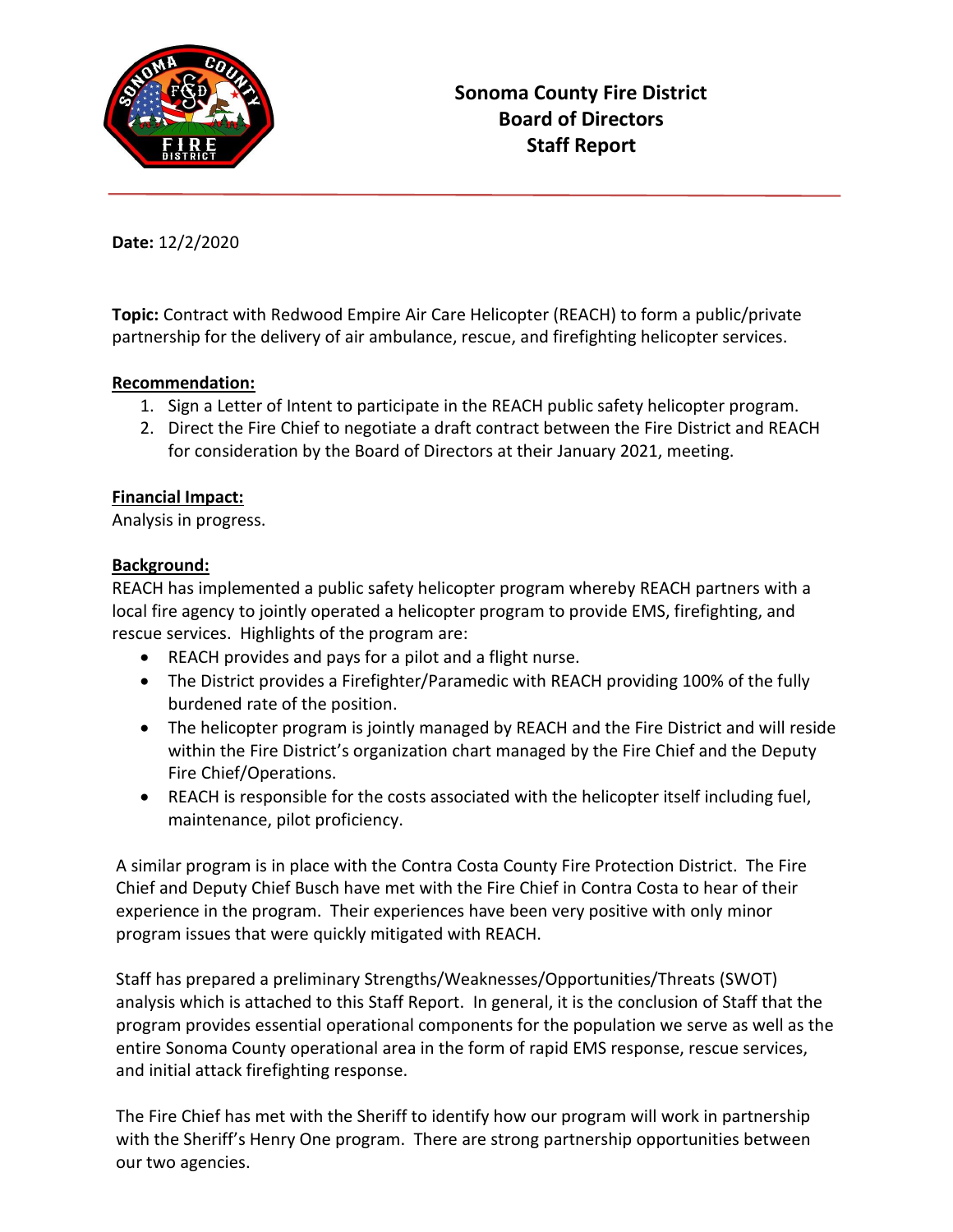The Fire Chief has also met with CalFire Lake-Napa Unit Chief Jones and Operations Chief Parkes. CalFire is supportive of the potential initial attach firefighting role that our program can provide. The firefighting mission would provide immediate air support for structure defense and would provide a critical air asset for aerial surveillance and firefighter safety.

Staff recommends signing a Letter of Intent to REACH to participate in the program and to direct the Fire Chief to negotiate a proposed contract with REACH for Board consideration at the January meeting or earlier.

Attachments:

- 1. Staff prepared SWOT analysis.
- 2. Proposed Letter of Intent.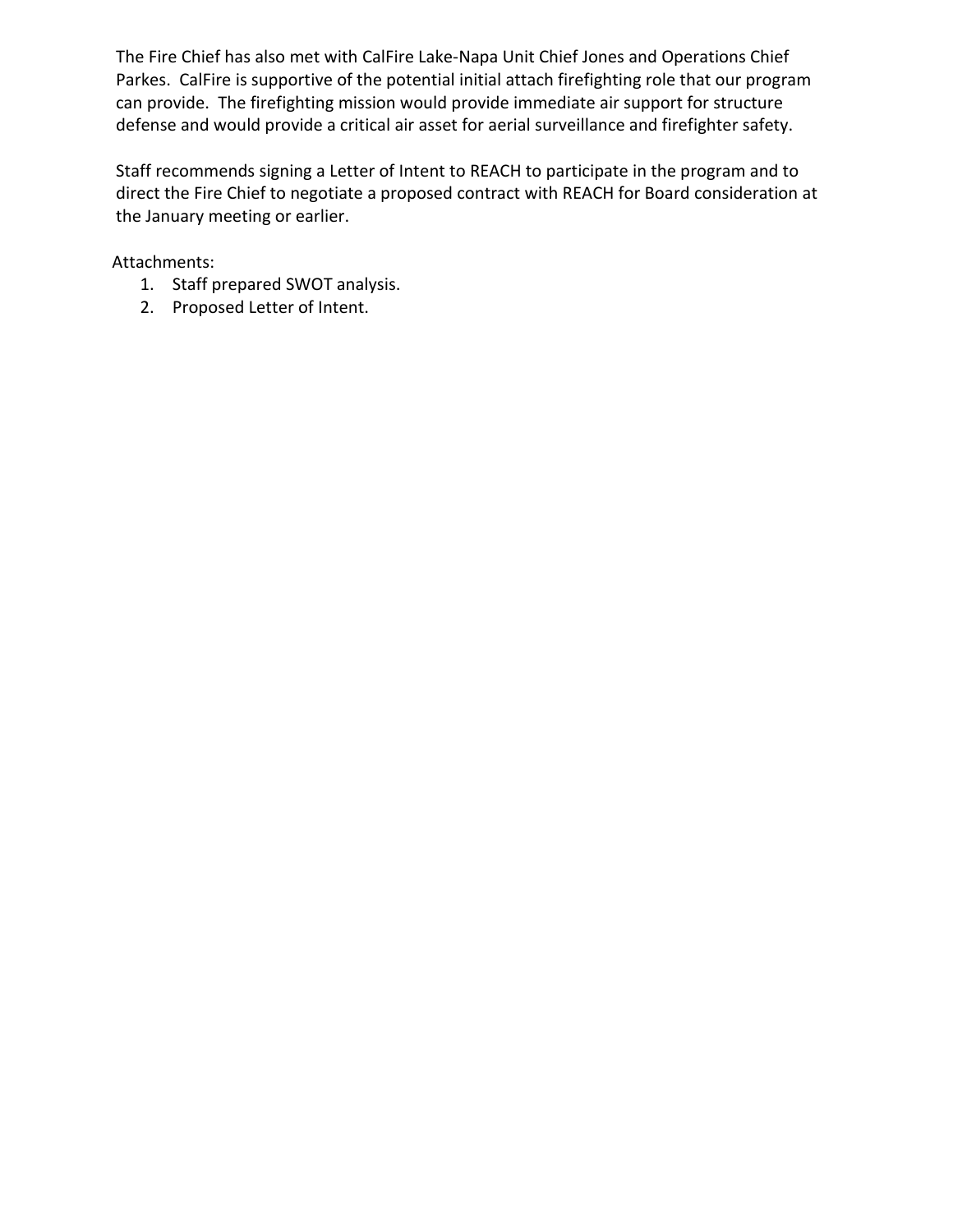## **Strengths, Weaknesses, Opportunity, and Threat Analysis (SWOT)**

| <b>Strengths</b>                                                                                                                                                                                                                                                                                                                                                                                                                                                                                                                                                                                                                                                                                                                                                                       | <b>Weakness</b>                                                                                                                                      |
|----------------------------------------------------------------------------------------------------------------------------------------------------------------------------------------------------------------------------------------------------------------------------------------------------------------------------------------------------------------------------------------------------------------------------------------------------------------------------------------------------------------------------------------------------------------------------------------------------------------------------------------------------------------------------------------------------------------------------------------------------------------------------------------|------------------------------------------------------------------------------------------------------------------------------------------------------|
| Significant operational tool (firefighting,<br>٠<br>rescue, EMS)<br>We manage the program<br>Provides medical control and CQI<br>Pays for BC position and alleviates budget<br>٠<br>position impacts<br>Ship is branded for us<br>New high-performance copter<br>REACH pays for pilot, nurse, medics<br>REACH pays for copter insurance,<br>$\bullet$<br>mechanical needs, FAA licensing<br>Creates public safety helicopter system<br>$\bullet$<br>with Con Fire and future others<br>Fills critical op area needs<br>$\bullet$<br>Does not require County involvement<br>٠<br>24hr immediate availability reduces<br>$\bullet$<br>response times<br>One helicopter performs multiple<br>missions<br>Strengthens our EMS footprint<br>Con Fire good partner and educator<br>$\bullet$ | No experience with air program<br>$\bullet$<br>management<br>OES prepo and ABH require copter<br>$\bullet$<br>committed only to firefighting mission |
|                                                                                                                                                                                                                                                                                                                                                                                                                                                                                                                                                                                                                                                                                                                                                                                        |                                                                                                                                                      |
| <b>Opportunities</b>                                                                                                                                                                                                                                                                                                                                                                                                                                                                                                                                                                                                                                                                                                                                                                   | <b>Threats</b>                                                                                                                                       |